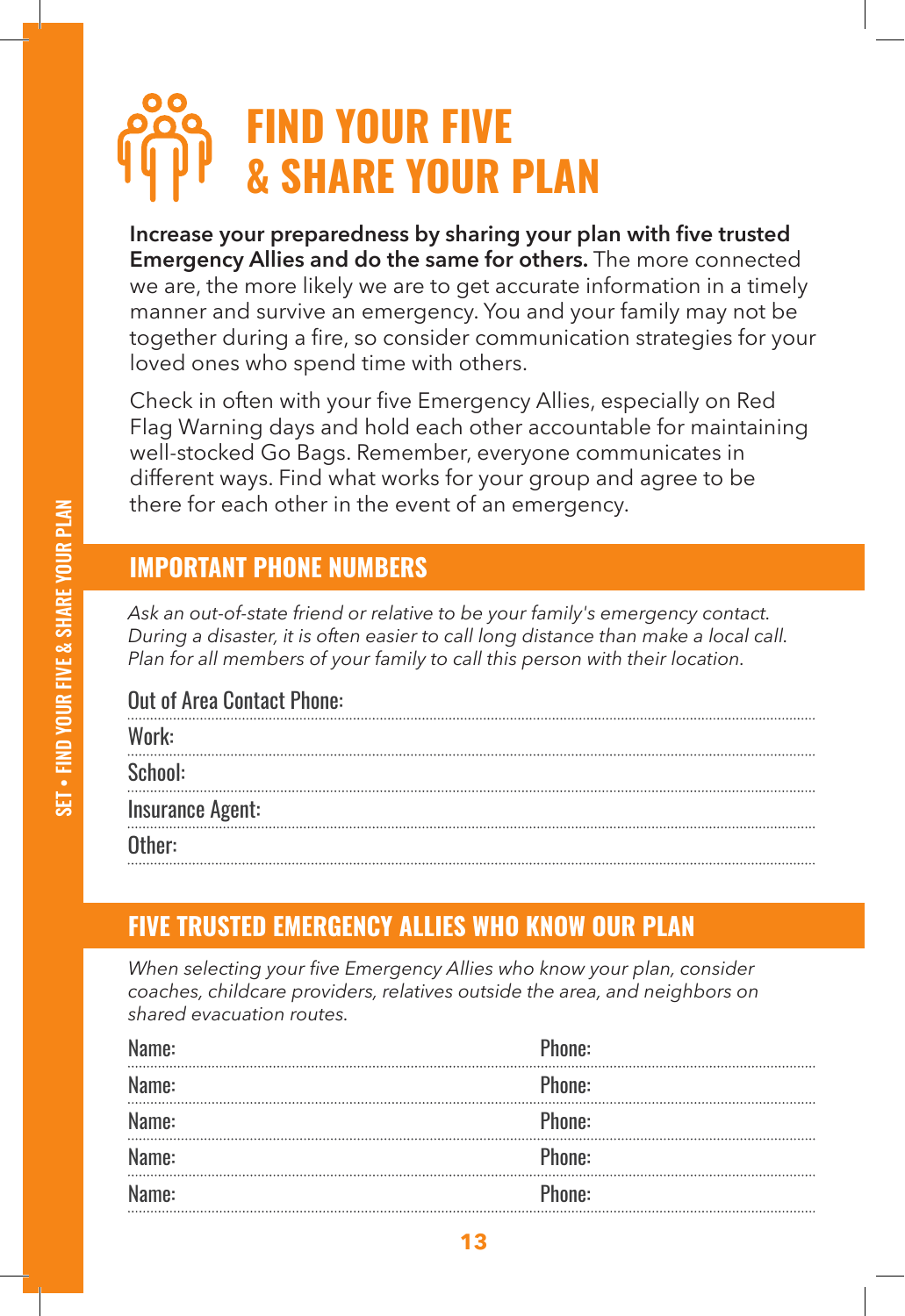

#### **EVACUATION ROUTES: KNOW WHERE TO GO**

*Be familiar with all possible routes. Visibility may be limited.*

| <b>Evacuation Route 1:</b> |
|----------------------------|
|                            |
|                            |
|                            |
| <b>Evacuation Route 2:</b> |
|                            |
|                            |
|                            |
| <b>Evacuation Route 3:</b> |
|                            |
|                            |
|                            |
|                            |

## **EMERGENCY MEETING PLACE**

*Make sure you and your family have a predetermined meet-up location away from your neighborhood in case you are separated in an emergency.*

| <b>Emergency Meeting Place Location &amp; Phone Number:</b> |  |
|-------------------------------------------------------------|--|
|                                                             |  |
|                                                             |  |
|                                                             |  |
|                                                             |  |
|                                                             |  |
|                                                             |  |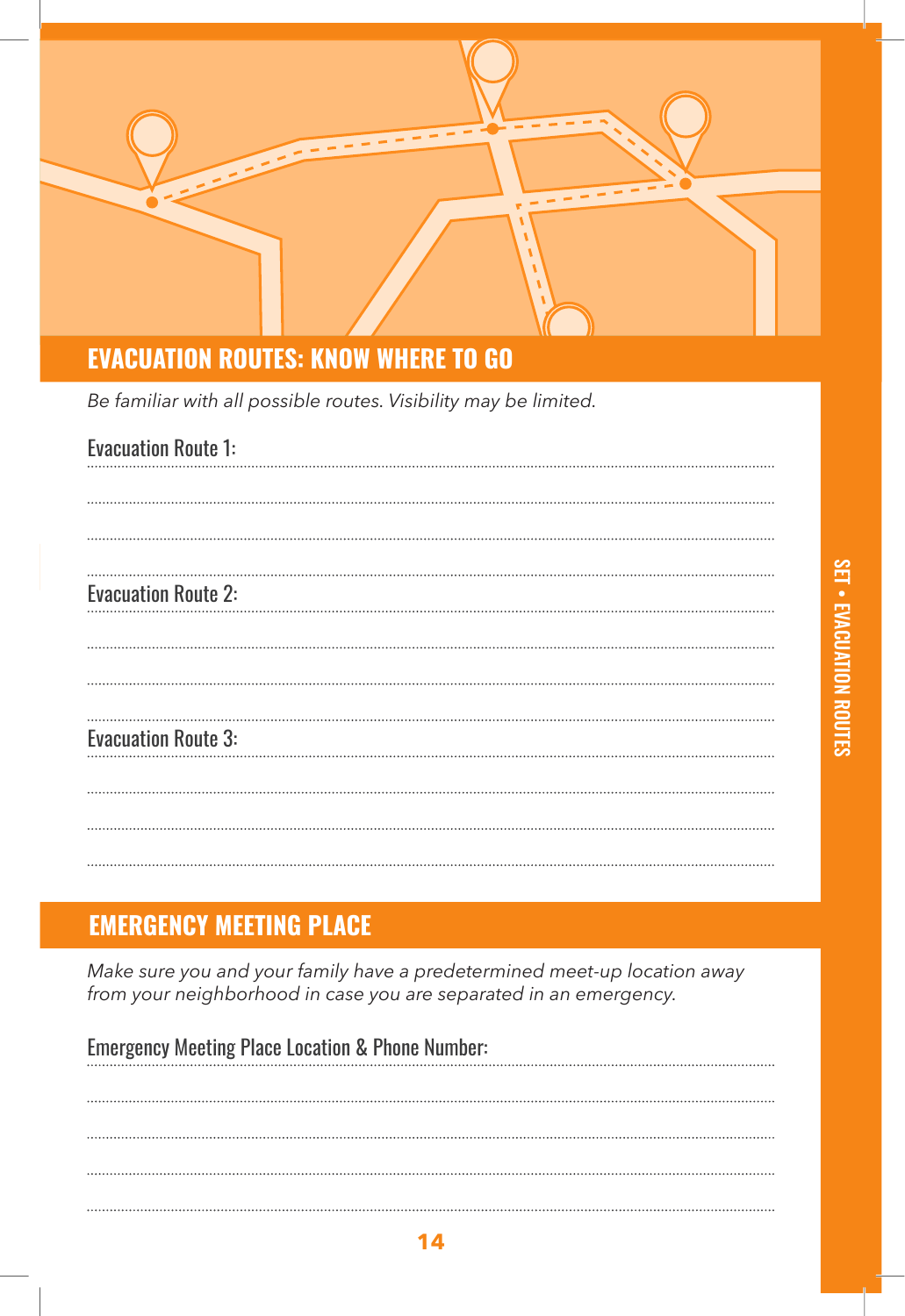

## **ASSEMBLE GO BAGS FOR YOU & YOUR FAMILY**

Three-day supply of non-perishable food and three gallons of water per person Map marked with evacuation routes  $\Box$  List of important numbers in case your cell phone is lost  $\Box$  Prescriptions, special medications\* **Assistive** devices or durable medical equipment Battery-powered radio Extra batteries Pet & service animal supplies (food, water, carrier, leashes)  $\Box$  Change of clothing Sturdy shoes for walking Extra eyeglasses or contact lenses N95 mask An extra set of car keys Credit cards, cash, or checks **Flashlight** Sanitation supplies □ Copies of important documents (birth certificates, passports, etc.) Cell phone charging cord and extra battery Diaper bag First aid kit Your *Ready, Set, Go! Handbook*

*\*At least a week-long supply of prescription medicines, along with a list of all medications, dosages, and any allergies*

#### **LOCATION OF GO BAGS:**

**15**